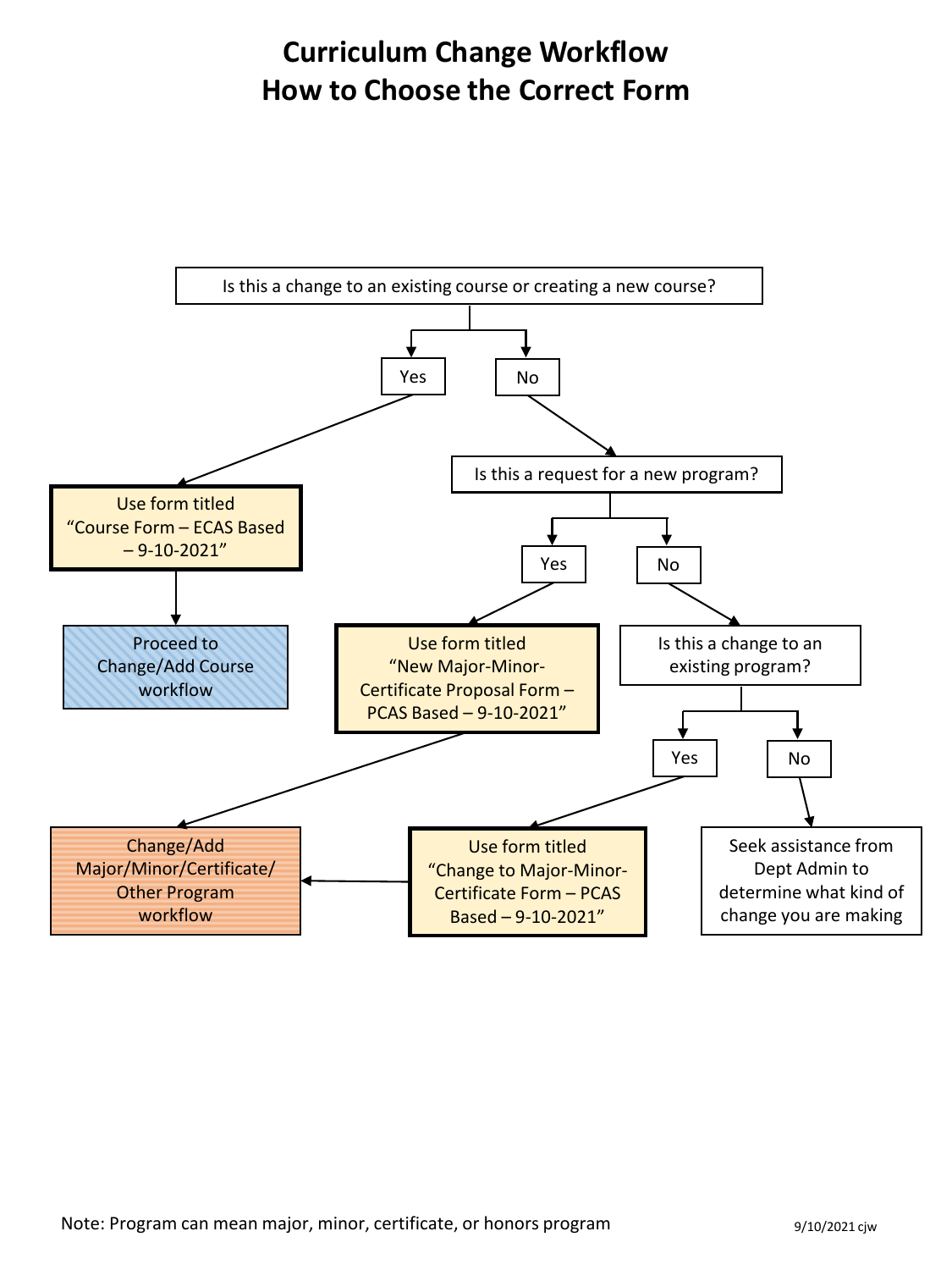## **Change/Add Course**